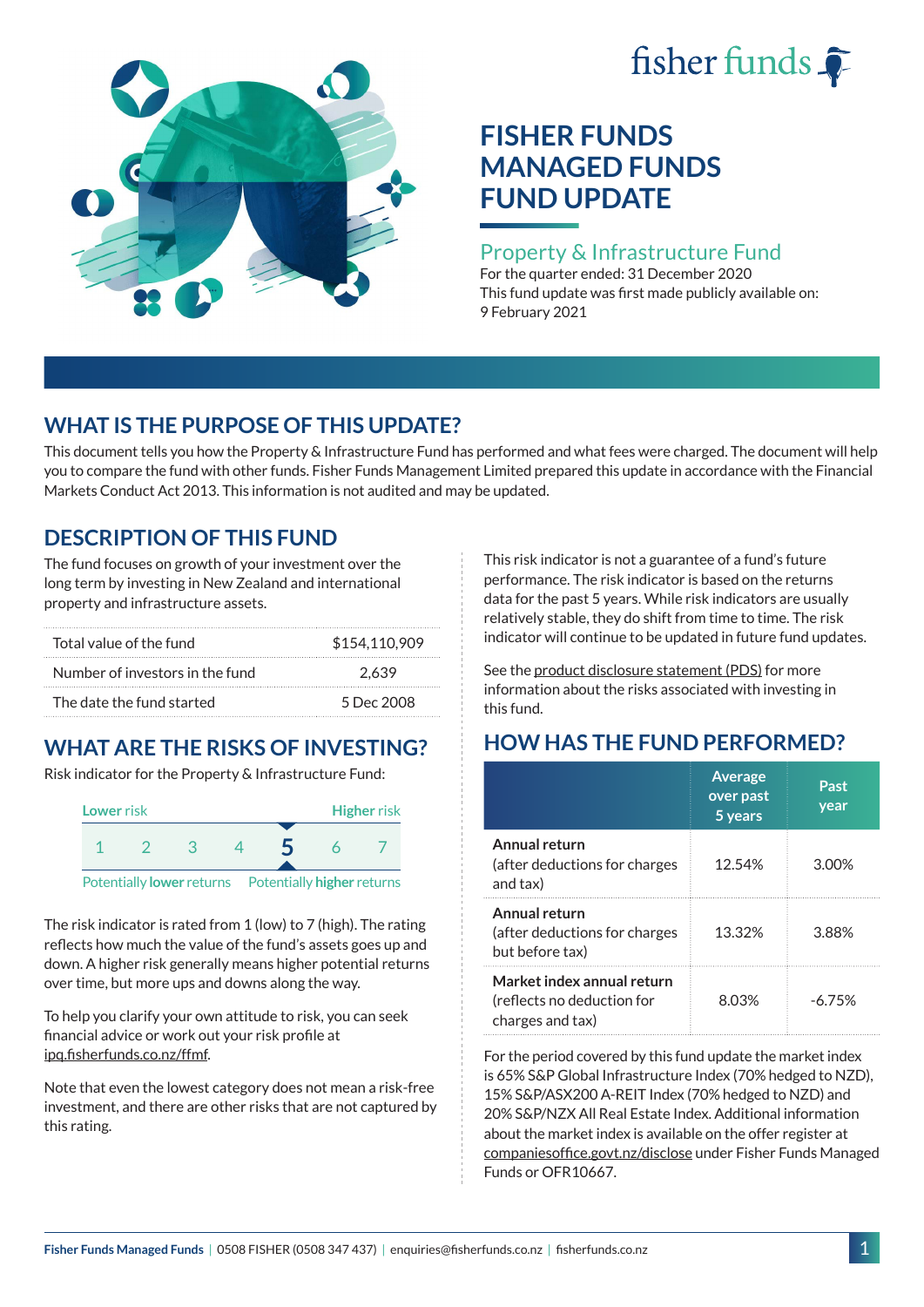## **ANNUAL RETURN GRAPH**



This shows the return after fund charges and tax for each of the last 10 years ending 31 March. The last bar shows the average annual return for the last 10 years, up to 31 December 2020.

**Important:** This does not tell you how the fund will perform in the future.

Returns in this update are after tax at the highest prescribed investor rate (PIR) of tax for an individual New Zealand resident. Your tax may be lower. The market index return<sup>2</sup> reflects no deduction for charges and tax.

#### **WHAT FEES ARE INVESTORS CHARGED?**

Investors in the Property & Infrastructure Fund are charged fund charges that include GST. In the year to 31 March 2020 these were:

|                                                | % of net asset value |
|------------------------------------------------|----------------------|
| <b>Total fund charges</b>                      | 2.57%                |
| Which are made up of:                          |                      |
| Total management and<br>administration charges | 1.55%                |
| Inding:                                        |                      |
| Manager's basic fee                            | 1 28%                |
| Other management and<br>administration charges | 0.27%                |
| Total performance-based fees <sup>1</sup>      | 1 በ'ን%               |

Small differences in fees and charges can have a big impact on your investment over the long term.

#### **EXAMPLE OF HOW THIS APPLIES TO AN INVESTOR**

Katie had \$10,000 in the fund at the start of the year and did not make any further contributions. At the end of the year, Katie received a return after fund charges were deducted of \$300 (that is 3.00% of her initial \$10,000). Katie did not pay other charges. This gives Katie a total return after tax of \$300 for the year.

# **WHAT DOES THE FUND INVEST IN?**

#### **Actual investment mix**

This shows the types of assets that the fund invests in.



#### **Target investment mix**

This shows the mix of assets that the fund generally intends to invest in.